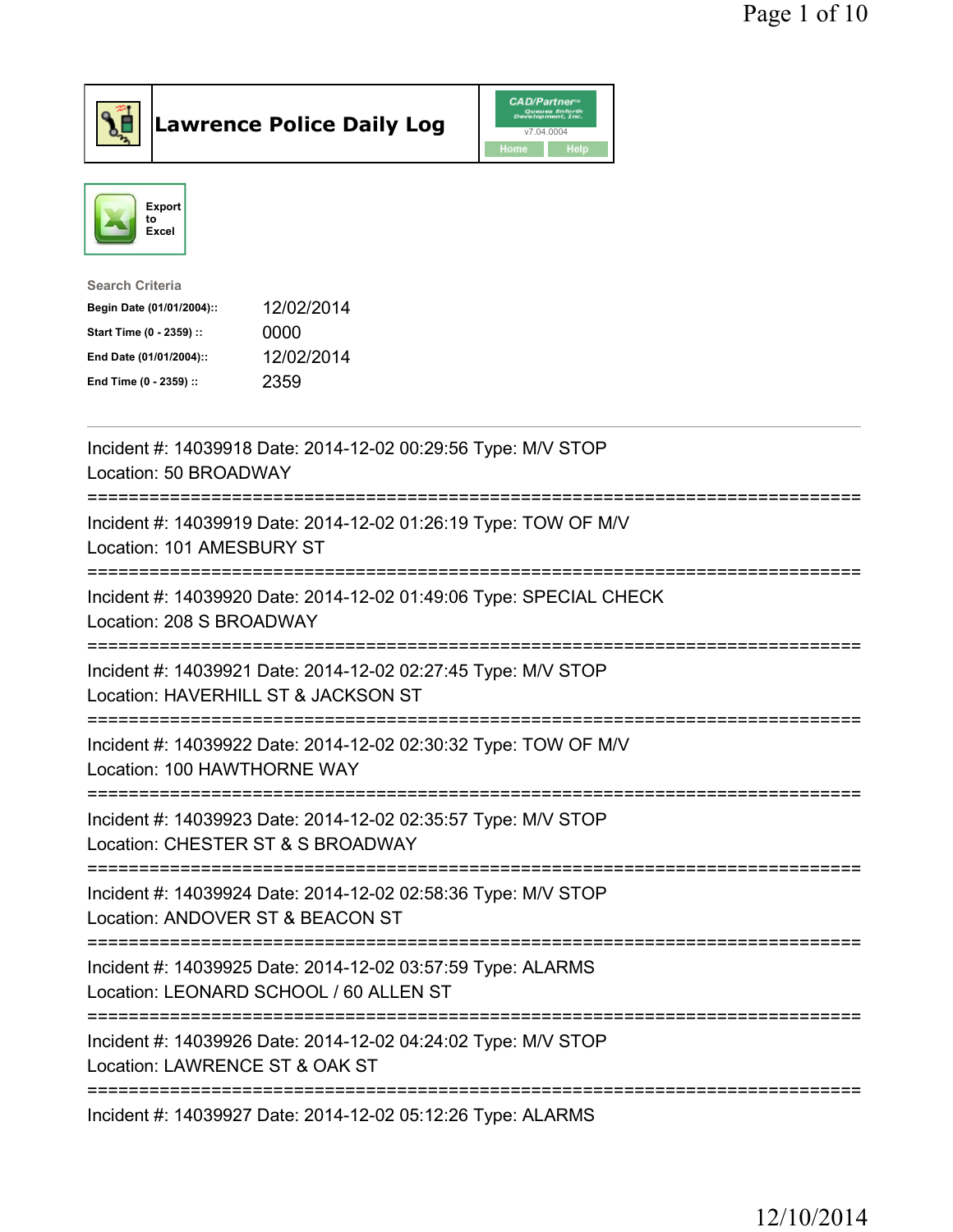Location: 555 BROADWAY =========================================================================== Incident #: 14039928 Date: 2014-12-02 05:15:28 Type: ASSSIT AMBULANC Location: 345 LOWELL ST FL 1ST =========================================================================== Incident #: 14039929 Date: 2014-12-02 05:31:56 Type: ALARMS Location: ARLINGTON SCHOOL / 150 ARLINGTON ST =========================================================================== Incident #: 14039930 Date: 2014-12-02 05:35:11 Type: UNWANTEDGUEST Location: 105 FARNHAM ST =========================================================================== Incident #: 14039931 Date: 2014-12-02 06:22:48 Type: ALARMS Location: 555 BROADWAY =========================================================================== Incident #: 14039932 Date: 2014-12-02 07:33:46 Type: M/V STOP Location: NESMITH ST & RIVERSIDE DR =========================================================================== Incident #: 14039933 Date: 2014-12-02 07:46:42 Type: M/V STOP Location: CANAL ST & HAMPSHIRE ST =========================================================================== Incident #: 14039934 Date: 2014-12-02 07:51:43 Type: M/V STOP Location: MERRIMACK ST & PARKER ST =========================================================================== Incident #: 14039935 Date: 2014-12-02 07:53:42 Type: M/V STOP Location: NESMITH ST & RIVERSIDE DR =========================================================================== Incident #: 14039936 Date: 2014-12-02 08:06:44 Type: M/V STOP Location: RIVERSIDE DR & WACHUSETTS AV =========================================================================== Incident #: 14039937 Date: 2014-12-02 08:10:27 Type: AUTO ACC/NO PI Location: ESSEX ST & WINTER ST =========================================================================== Incident #: 14039938 Date: 2014-12-02 08:22:54 Type: CONFIS PROP Location: GUILMETTE SCHOOL / 80 BODWELL ST =========================================================================== Incident #: 14039939 Date: 2014-12-02 09:21:07 Type: HIT & RUN M/V Location: 201 FERRY ST =========================================================================== Incident #: 14039940 Date: 2014-12-02 09:33:34 Type: M/V STOP Location: BENNINGTON ST & BROMFIELD ST =========================================================================== Incident #: 14039941 Date: 2014-12-02 09:33:51 Type: ALARM/BURG Location: METHODIST CHURCH / 376 ESSEX ST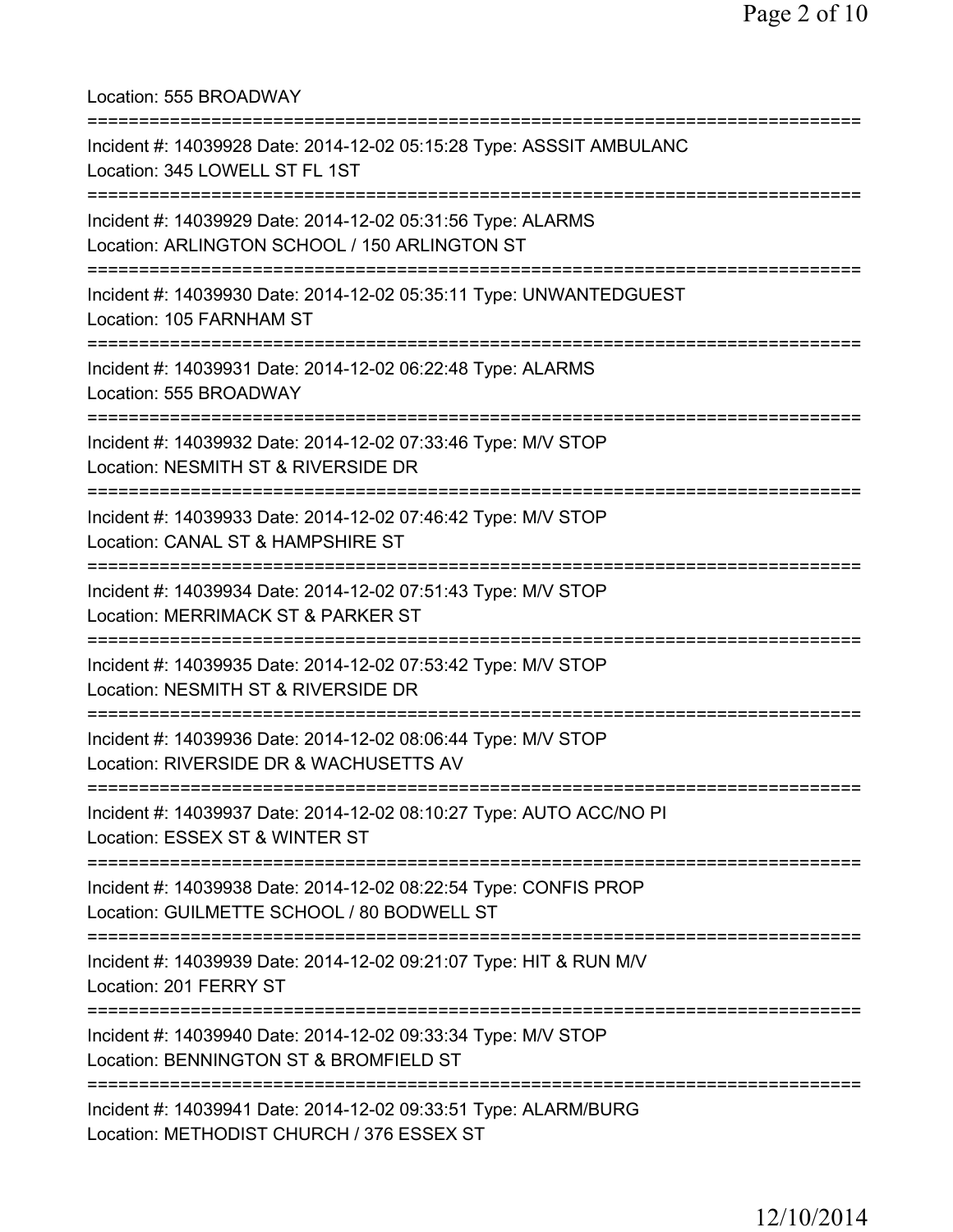| Incident #: 14039942 Date: 2014-12-02 09:50:04 Type: M/V STOP<br><b>Location: CLINTON CT</b>                                                 |
|----------------------------------------------------------------------------------------------------------------------------------------------|
| Incident #: 14039943 Date: 2014-12-02 09:55:46 Type: PARK & WALK<br>Location: BRADFORD ST & BROADWAY<br>================================     |
| Incident #: 14039944 Date: 2014-12-02 10:02:50 Type: GENERAL SERV<br>Location: 248 BROADWAY                                                  |
| Incident #: 14039945 Date: 2014-12-02 10:05:46 Type: 911 HANG UP<br>Location: 499 ESSEX ST                                                   |
| Incident #: 14039946 Date: 2014-12-02 10:24:31 Type: HIT & RUN M/V<br>Location: 135 BROADWAY                                                 |
| Incident #: 14039947 Date: 2014-12-02 10:25:40 Type: TOW OF M/V<br>Location: ESSEX ST & LAWRENCE ST<br>=============================         |
| Incident #: 14039948 Date: 2014-12-02 10:27:55 Type: GENERAL SERV<br>Location: 278 BROADWAY                                                  |
| Incident #: 14039949 Date: 2014-12-02 10:30:23 Type: TOW OF M/V<br>Location: 478 RIVERSIDE DR                                                |
| Incident #: 14039950 Date: 2014-12-02 10:36:23 Type: M/V STOP<br>Location: 2 MILL ST                                                         |
| Incident #: 14039951 Date: 2014-12-02 10:37:55 Type: NOTIFICATION<br>Location: 142 E HAVERHILL ST FL 1R<br>;================================ |
| Incident #: 14039952 Date: 2014-12-02 10:41:32 Type: SUS PERS/MV<br>Location: 413 HAMPSHIRE ST                                               |
| Incident #: 14039953 Date: 2014-12-02 10:42:35 Type: M/V STOP<br>Location: 11 LAWRENCE ST                                                    |
| Incident #: 14039954 Date: 2014-12-02 10:44:38 Type: RECOV/STOL/MV<br>Location: 130 EXCHANGE ST                                              |
| Incident #: 14039955 Date: 2014-12-02 10:51:26 Type: M/V STOP<br>Location: GARDEN ST & NEWBURY ST                                            |
|                                                                                                                                              |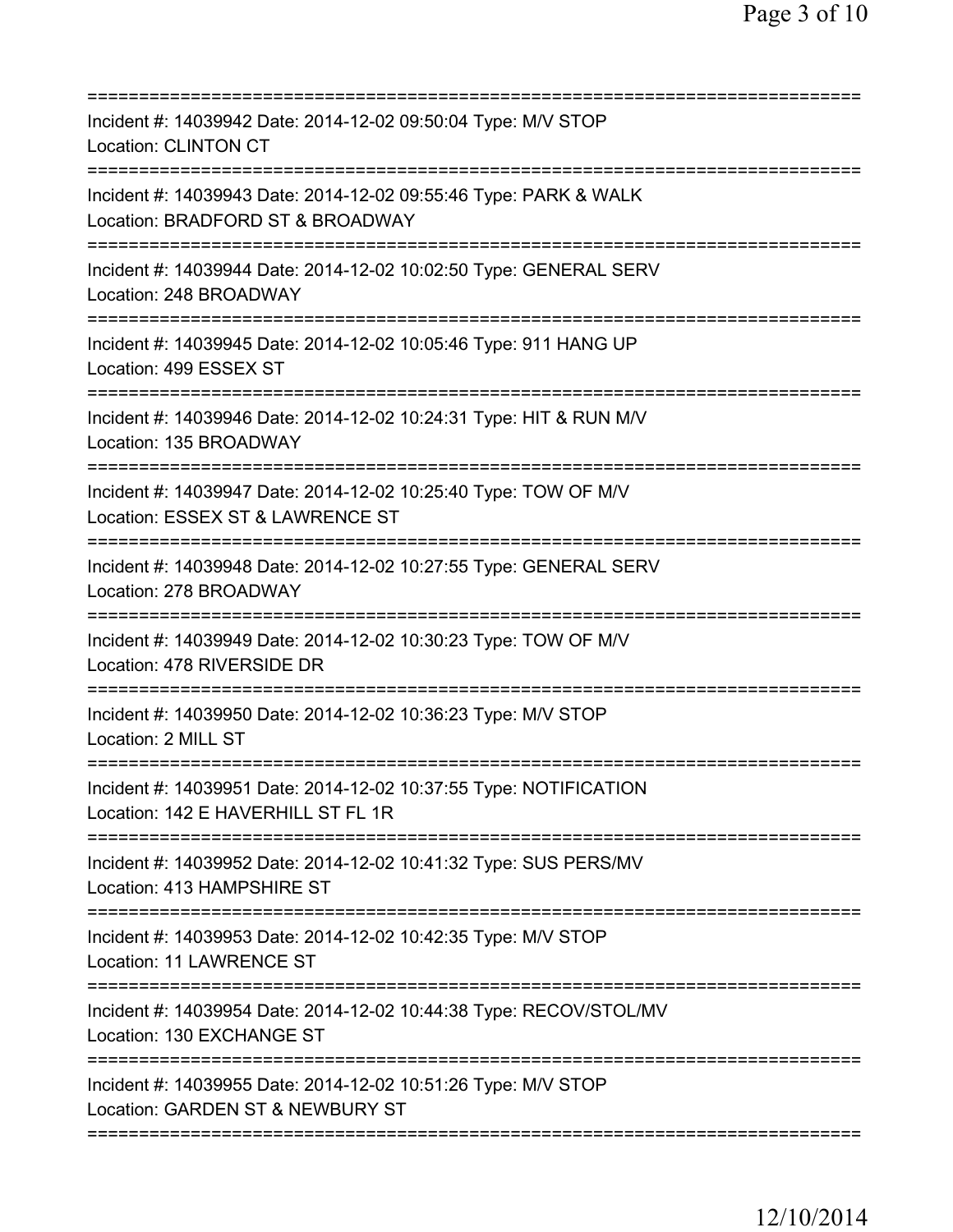| Incident #: 14039956 Date: 2014-12-02 11:05:33 Type: ALARM/BURG<br>Location: 21 WILLOUGHBY ST                                     |
|-----------------------------------------------------------------------------------------------------------------------------------|
| Incident #: 14039957 Date: 2014-12-02 11:10:45 Type: AMBULANCE ASSSI<br>Location: 327 BROADWAY FL 3RD FL                          |
| Incident #: 14039958 Date: 2014-12-02 11:11:22 Type: M/V STOP<br>Location: EVERETT ST & TEWKSBURY ST                              |
| Incident #: 14039959 Date: 2014-12-02 11:16:19 Type: PARK & WALK<br>Location: BROOK STREET PARK CALLBOX / 67 BROOK ST             |
| Incident #: 14039962 Date: 2014-12-02 11:29:08 Type: KEEP PEACE<br>Location: 415 HAVERHILL ST                                     |
| Incident #: 14039960 Date: 2014-12-02 11:31:45 Type: SUS PERS/MV<br>Location: 65 WILLOW ST<br>;================================== |
| Incident #: 14039961 Date: 2014-12-02 11:33:14 Type: ALARM/BURG<br>Location: 31 EXETER ST<br>:===============================     |
| Incident #: 14039964 Date: 2014-12-02 11:41:47 Type: UNWANTEDGUEST<br>Location: 105 FARNHAM ST                                    |
| Incident #: 14039963 Date: 2014-12-02 11:42:02 Type: RECOV/STOL/MV<br>Location: 53 BASSWOOD ST                                    |
| Incident #: 14039965 Date: 2014-12-02 11:46:03 Type: RECOV/STOL/MV<br>Location: 50 THORNDIKE ST                                   |
| Incident #: 14039966 Date: 2014-12-02 11:53:41 Type: M/V STOP<br>Location: 138 BROADWAY                                           |
| Incident #: 14039967 Date: 2014-12-02 12:02:33 Type: INVESTIGATION<br>Location: PARTHUM SCHOOL / 255 E HAVERHILL ST               |
| Incident #: 14039968 Date: 2014-12-02 12:02:56 Type: SUS PERS/MV<br>Location: BRUCE SCHOOL ANNEX / 483 LOWELL ST                  |
| Incident #: 14039969 Date: 2014-12-02 12:04:53 Type: ANIMAL COMPL<br>Location: EXETER ST & PHILLIPS ST                            |
| Incident #: 14039970 Date: 2014-12-02 12:06:56 Type: M/V STOP                                                                     |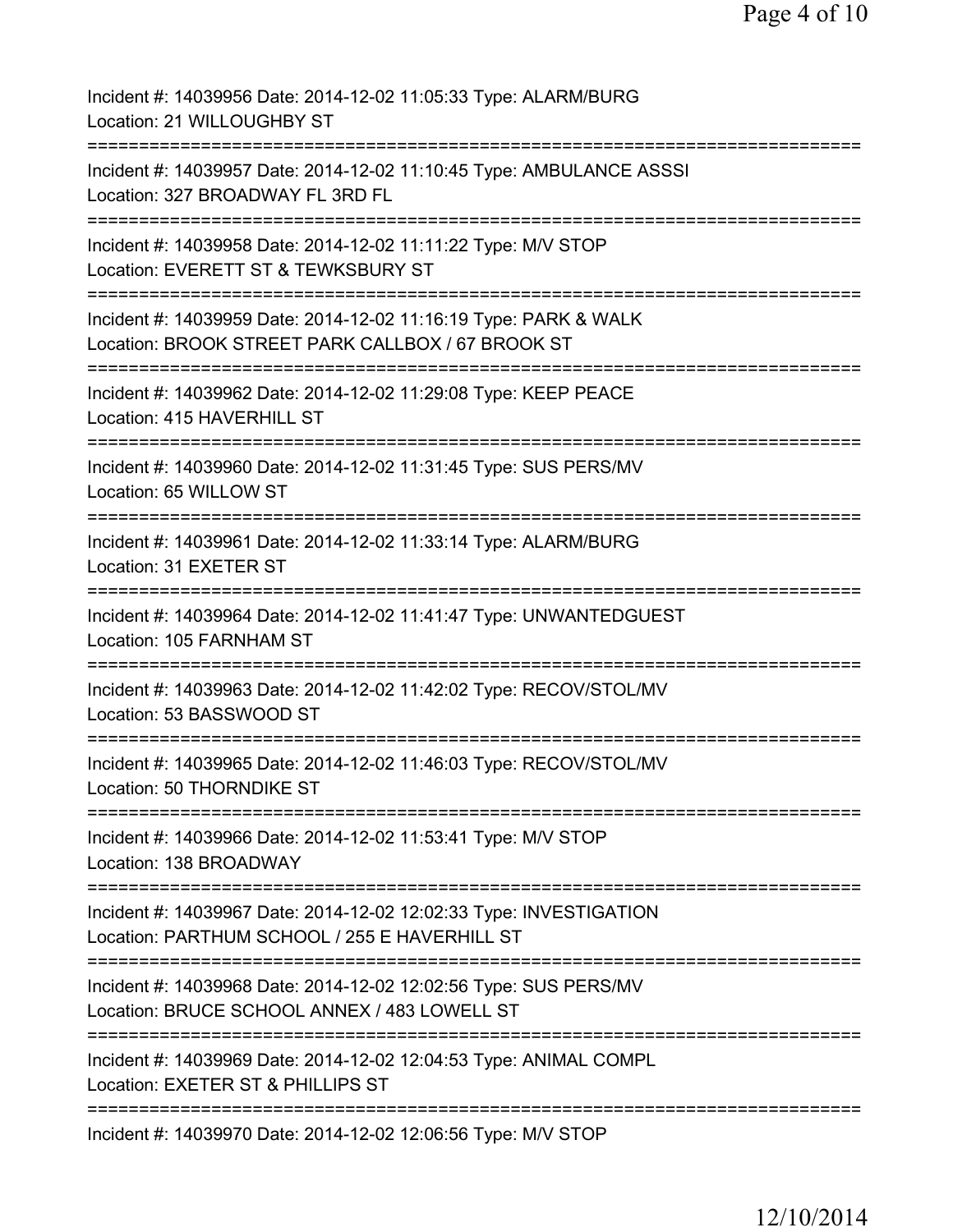| Location: 205 BROADWAY                                                                                                            |
|-----------------------------------------------------------------------------------------------------------------------------------|
| Incident #: 14039971 Date: 2014-12-02 12:16:09 Type: ALARM/BURG<br>Location: 42 DURSO AV<br>================================      |
| Incident #: 14039972 Date: 2014-12-02 12:26:19 Type: M/V STOP<br>Location: AMESBURY ST & LOWELL ST<br>=========================== |
| Incident #: 14039973 Date: 2014-12-02 12:36:07 Type: LOST PROPERTY<br>Location: 362 ESSEX ST                                      |
| Incident #: 14039974 Date: 2014-12-02 12:40:20 Type: AUTO ACC/NO PI<br>Location: BAILEY ST & FOSTER ST                            |
| Incident #: 14039975 Date: 2014-12-02 12:51:16 Type: HIT & RUN M/V<br>Location: 135 BROADWAY                                      |
| Incident #: 14039976 Date: 2014-12-02 13:09:11 Type: M/V STOP<br>Location: BROADWAY & PARK ST                                     |
| Incident #: 14039977 Date: 2014-12-02 13:17:46 Type: RECOV/STOL/MV<br>Location: 112 MARSTON ST                                    |
| Incident #: 14039978 Date: 2014-12-02 13:33:42 Type: HIT & RUN M/V<br>Location: 73 WINTHROP AV                                    |
| Incident #: 14039981 Date: 2014-12-02 13:43:03 Type: IDENTITY THEFT<br>Location: 256 FARNHAM ST FL 2                              |
| Incident #: 14039979 Date: 2014-12-02 13:43:08 Type: MAL DAMAGE<br>Location: 211 E HAVERHILL ST                                   |
| Incident #: 14039980 Date: 2014-12-02 13:55:43 Type: AUTO ACC/NO PI<br>Location: ANDOVER ST & S UNION ST                          |
| Incident #: 14039982 Date: 2014-12-02 14:05:31 Type: M/V STOP<br>Location: COMMON ST & JACKSON ST                                 |
| Incident #: 14039983 Date: 2014-12-02 14:06:20 Type: M/V STOP<br>Location: BELKNAP ST & EVERETT ST                                |
| Incident #: 14039984 Date: 2014-12-02 14:18:08 Type: SUS PERS/MV<br>Location: GROTON ST & S BROADWAY                              |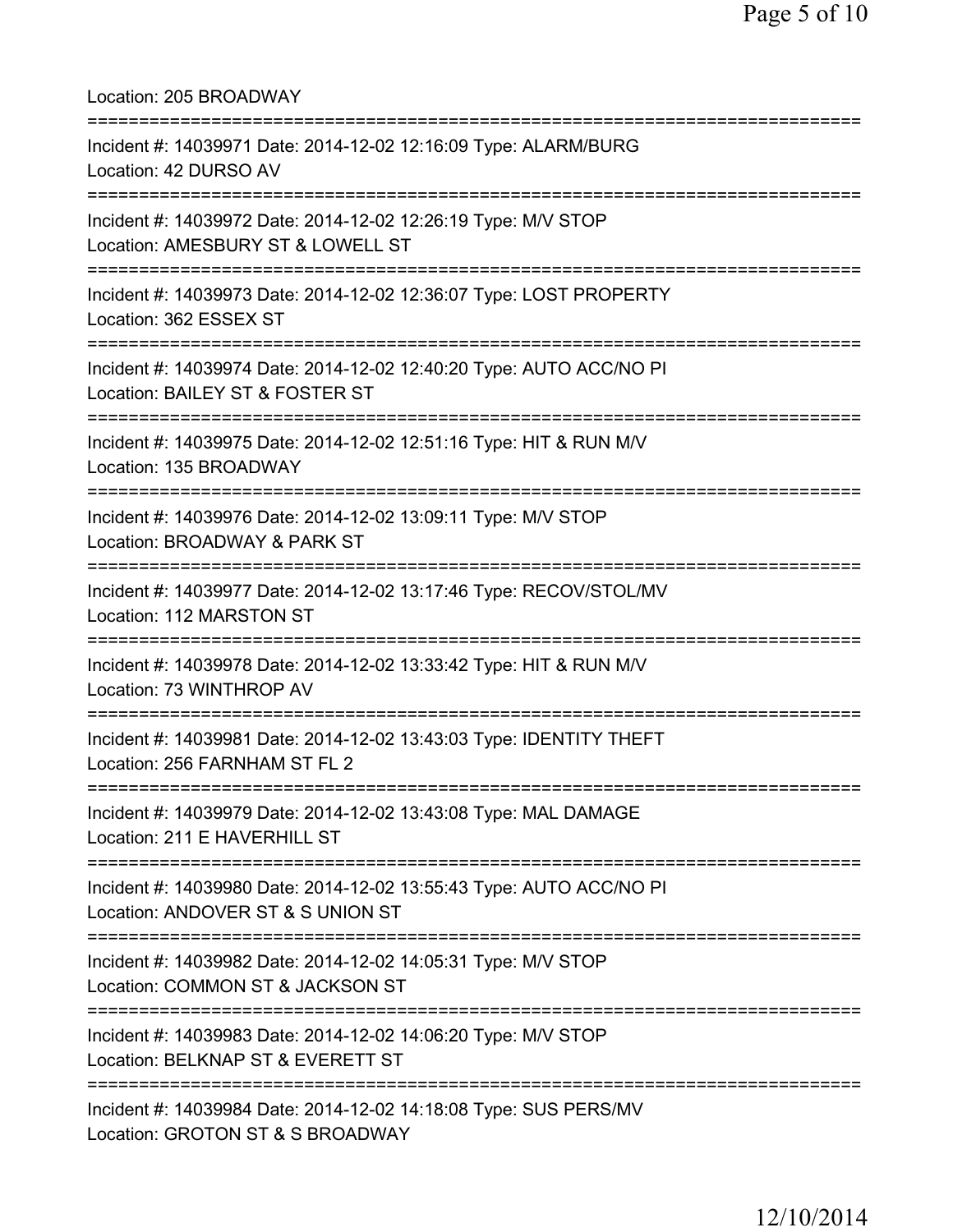| Incident #: 14039985 Date: 2014-12-02 14:30:43 Type: DISTURBANCE<br>Location: 656 ESSEX ST                                  |
|-----------------------------------------------------------------------------------------------------------------------------|
| Incident #: 14039986 Date: 2014-12-02 14:45:26 Type: DOMESTIC/PROG<br>Location: 233 JACKSON ST                              |
| Incident #: 14039987 Date: 2014-12-02 14:46:51 Type: DOMESTIC/PROG<br>Location: 233 JACKSON ST #5<br>====================== |
| Incident #: 14039988 Date: 2014-12-02 14:56:43 Type: STOLEN PROP<br>Location: 200 COMMON ST                                 |
| Incident #: 14039989 Date: 2014-12-02 14:59:23 Type: ALARM/BURG<br>Location: 30 SULLIVAN AV                                 |
| Incident #: 14039990 Date: 2014-12-02 15:06:30 Type: DRUG VIO<br>Location: 233 HAVERHILL ST                                 |
| Incident #: 14039991 Date: 2014-12-02 15:16:36 Type: DISTURBANCE<br>Location: 18 WINTHROP AV FL 1STFL                       |
| Incident #: 14039992 Date: 2014-12-02 15:20:31 Type: M/V STOP<br>Location: LEBANON ST & WHITE ST                            |
| Incident #: 14039993 Date: 2014-12-02 15:20:49 Type: ASSSIT AMBULANC<br>Location: 171 UNION ST #3                           |
| Incident #: 14039994 Date: 2014-12-02 15:32:12 Type: DRUG OVERDOSE<br>Location: 284 ANDOVER ST                              |
| Incident #: 14039995 Date: 2014-12-02 15:49:48 Type: AUTO ACC/NO PI<br>Location: LEONARD SCHOOL / 60 ALLEN ST               |
| Incident #: 14039996 Date: 2014-12-02 16:03:42 Type: IDENTITY THEFT<br>Location: 11 BUNKERHILL ST                           |
| Incident #: 14039999 Date: 2014-12-02 16:16:09 Type: HARASSMENT<br>Location: 15 NELSON ST #1                                |
| Incident #: 14039997 Date: 2014-12-02 16:17:03 Type: GENERAL SERV<br>Location: 64 BUTLER ST                                 |
|                                                                                                                             |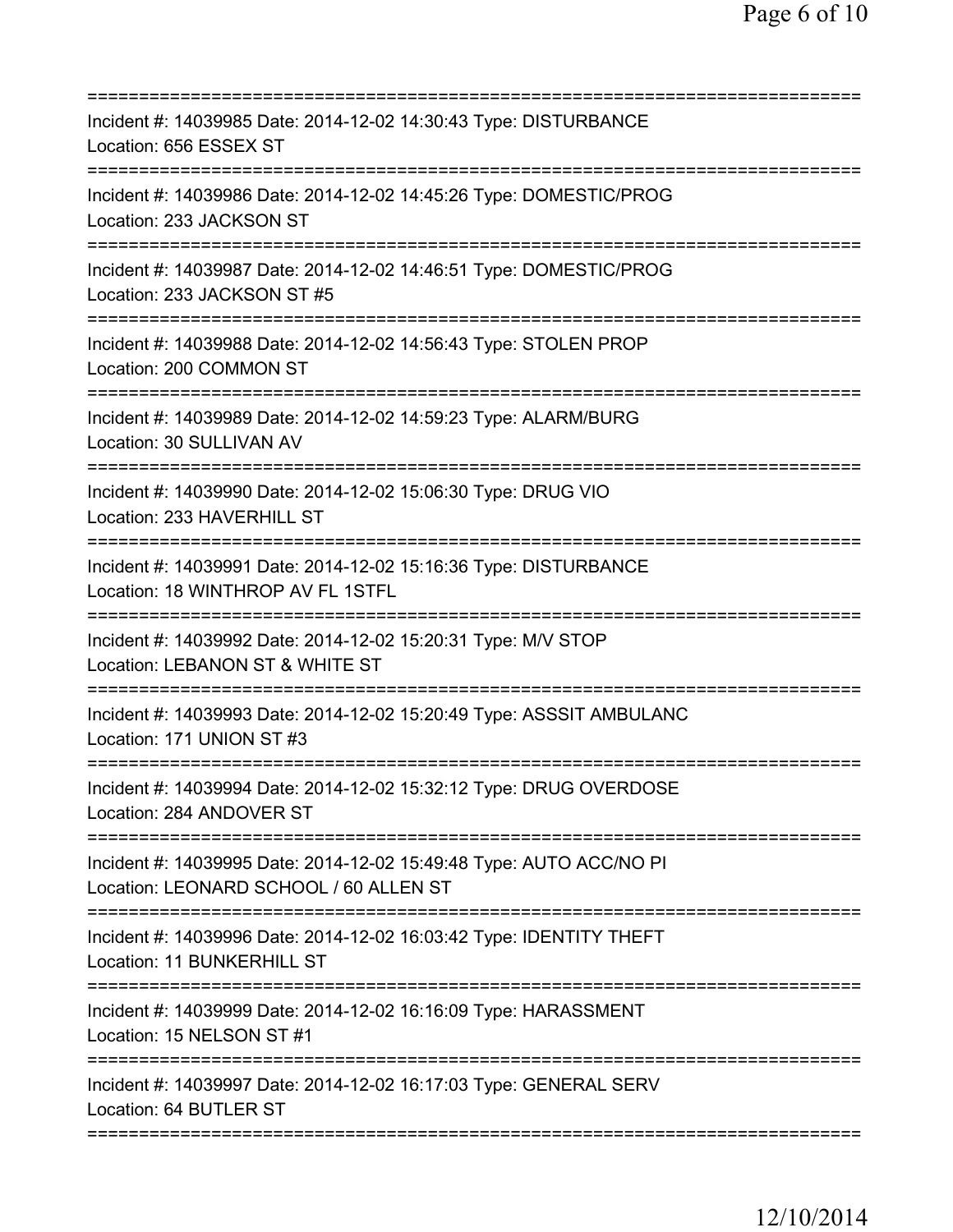| Incident #: 14040000 Date: 2014-12-02 16:17:43 Type: M/V STOP<br>Location: FRANKLIN ST & METHUEN ST                                                               |
|-------------------------------------------------------------------------------------------------------------------------------------------------------------------|
| Incident #: 14039998 Date: 2014-12-02 16:17:51 Type: SUS PERS/MV<br>Location: 18 WINTHROP AV                                                                      |
| Incident #: 14040001 Date: 2014-12-02 16:19:59 Type: M/V STOP<br>Location: BROADWAY & LOWELL ST                                                                   |
| Incident #: 14040002 Date: 2014-12-02 16:28:51 Type: SUBPOENA SERV<br>Location: LAWRENCE GENERAL HOSPITAL / 1 GENERAL ST<br>===================================== |
| Incident #: 14040003 Date: 2014-12-02 16:40:06 Type: AUTO ACC/NO PI<br>Location: 500 MERRIMACK ST<br>==============                                               |
| Incident #: 14040004 Date: 2014-12-02 16:57:02 Type: IDENTITY THEFT<br>Location: 1 HANCOCK ST<br>_____________________________________                            |
| Incident #: 14040005 Date: 2014-12-02 17:10:39 Type: ALARM/BURG<br>Location: RESD; DANIEL ORTEGA 9783873389 / 16 OAKLAND RD                                       |
| Incident #: 14040006 Date: 2014-12-02 17:12:35 Type: M/V STOP<br>Location: HAVERHILL ST & WHITE ST                                                                |
| Incident #: 14040007 Date: 2014-12-02 17:13:34 Type: SUS PERS/MV<br>Location: DUNKIN DONUTS / 123 LAWRENCE ST                                                     |
| Incident #: 14040008 Date: 2014-12-02 17:16:56 Type: AUTO ACC/PI<br>Location: ABBOTT ST & FOSTER ST                                                               |
| Incident #: 14040009 Date: 2014-12-02 17:25:15 Type: UNWANTEDGUEST<br>Location: 9 KEIGHLEY CT FL 2                                                                |
| Incident #: 14040010 Date: 2014-12-02 17:35:23 Type: HIT & RUN M/V<br>Location: HANCOCK ST & MASON ST                                                             |
| Incident #: 14040011 Date: 2014-12-02 17:37:20 Type: DOMESTIC/PAST<br>Location: ABBOTT ST & OSGOOD ST<br>==========                                               |
| Incident #: 14040012 Date: 2014-12-02 18:06:58 Type: COURT DOC SERVE<br>Location: CLADDAGH PUB / 399 CANAL ST                                                     |
| Incident #: 14040013 Date: 2014-12-02 18:10:29 Type: AUTO ACC/NO PI                                                                                               |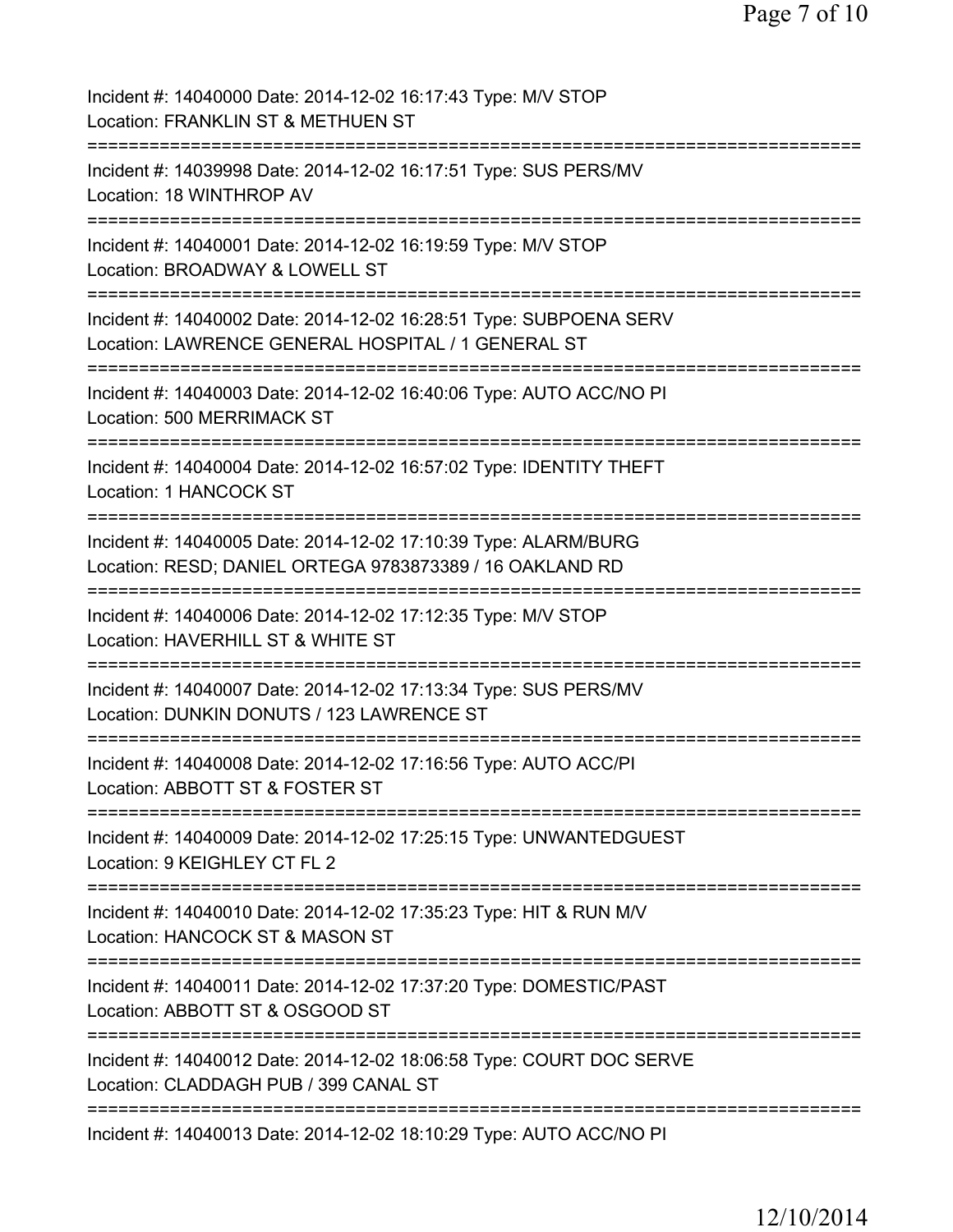| Location: MARLBORO ST & S UNION ST<br>================================                                                           |
|----------------------------------------------------------------------------------------------------------------------------------|
| Incident #: 14040014 Date: 2014-12-02 18:24:54 Type: M/V STOP<br><b>Location: ALLEN ST</b>                                       |
| Incident #: 14040015 Date: 2014-12-02 18:34:01 Type: SUS PERS/MV<br>Location: CAMDEN ST & TENNEY ST<br>========================= |
| Incident #: 14040016 Date: 2014-12-02 18:41:28 Type: DISORDERLY<br>Location: FERRY ST & MARSTON ST                               |
| :==========================<br>Incident #: 14040017 Date: 2014-12-02 18:43:28 Type: HIT & RUN M/V<br>Location: 52 NEWBURY ST     |
| Incident #: 14040018 Date: 2014-12-02 19:00:01 Type: LOST PROPERTY<br>Location: NORTHERN ESSEX COMMUNITY COLLE / 45 FRANKLIN ST  |
| Incident #: 14040019 Date: 2014-12-02 19:05:30 Type: MAL DAMAGE<br>Location: 26 EAST ST                                          |
| Incident #: 14040020 Date: 2014-12-02 19:51:47 Type: CK WELL BEING<br>Location: 91 BAILEY ST                                     |
| Incident #: 14040022 Date: 2014-12-02 19:59:50 Type: M/V STOP<br>Location: JACKSON ST & OAK ST                                   |
| ----------------<br>Incident #: 14040021 Date: 2014-12-02 20:00:48 Type: E911 HANGUP<br>Location: 245 HIGH ST FL 2               |
| Incident #: 14040023 Date: 2014-12-02 20:16:36 Type: AUTO ACC/UNK PI<br>Location: 31 FARLEY ST                                   |
| Incident #: 14040025 Date: 2014-12-02 20:30:38 Type: MV/BLOCKING<br><b>Location: ROBINSON CT</b>                                 |
| Incident #: 14040024 Date: 2014-12-02 20:30:46 Type: M/V STOP<br>Location: HOWARD ST & STORROW ST                                |
| Incident #: 14040026 Date: 2014-12-02 20:54:02 Type: DOMESTIC/PROG<br>Location: 158 WATER ST #7                                  |
| Incident #: 14040027 Date: 2014-12-02 20:58:50 Type: E911 HANGUP<br>Location: 18 WINTHROP AV FL 1                                |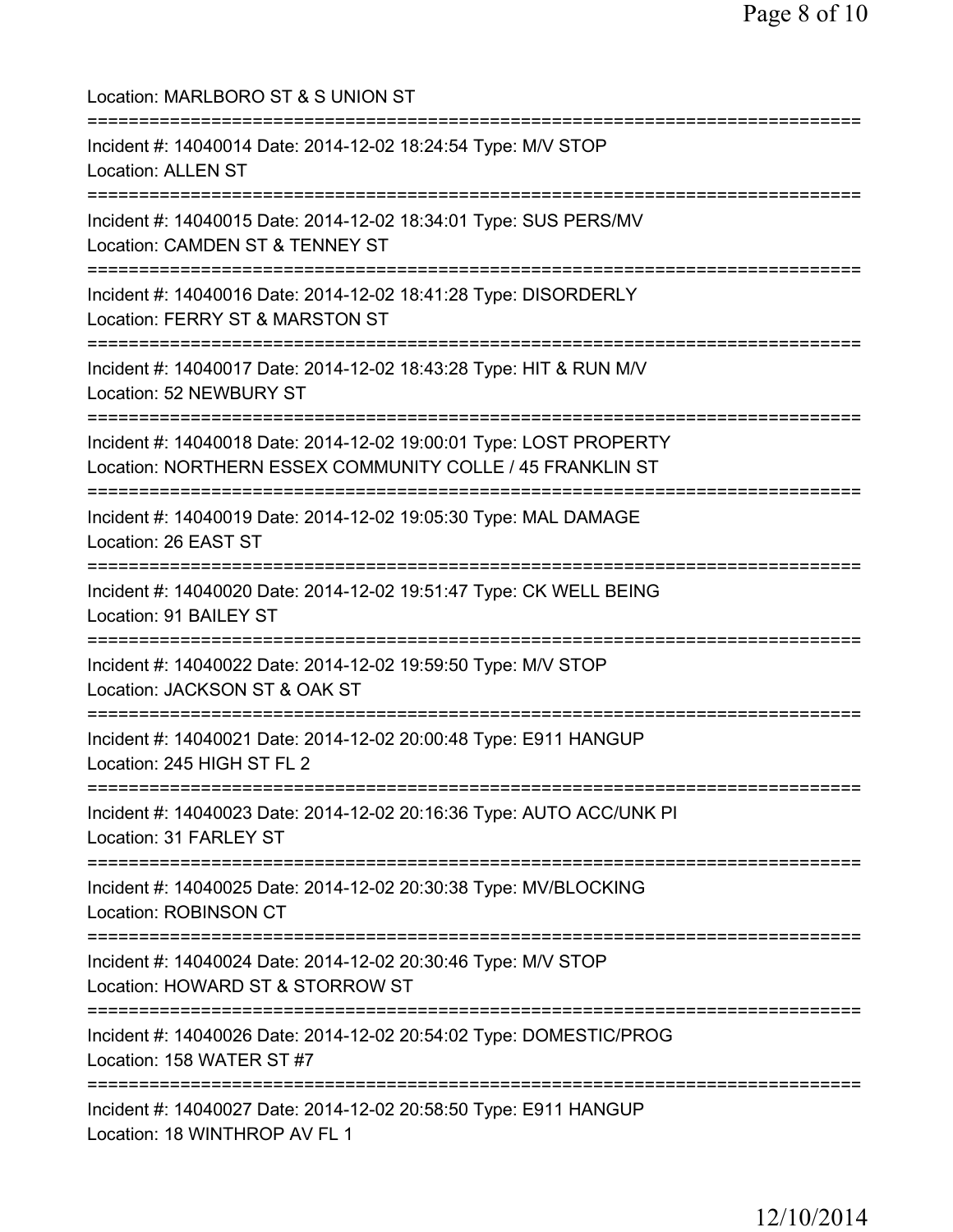| Incident #: 14040028 Date: 2014-12-02 21:19:23 Type: DOMESTIC/PROG<br>Location: 15 NESMITH ST FL 1                                           |
|----------------------------------------------------------------------------------------------------------------------------------------------|
| Incident #: 14040029 Date: 2014-12-02 21:30:34 Type: GENERAL SERV<br>Location: 112 SWAN ST FL 1                                              |
| Incident #: 14040030 Date: 2014-12-02 21:40:11 Type: M/V STOP<br>Location: EXCHANGE ST & PARK ST                                             |
| Incident #: 14040031 Date: 2014-12-02 21:40:39 Type: ALARM/BURG<br>Location: FERNANDEZ BEAUTY SALON / 402 BROADWAY<br>====================== |
| Incident #: 14040032 Date: 2014-12-02 21:47:33 Type: M/V STOP<br>Location: 145 WATER ST                                                      |
| Incident #: 14040033 Date: 2014-12-02 22:01:23 Type: M/V STOP<br>Location: BROADWAY & CEDAR ST                                               |
| Incident #: 14040034 Date: 2014-12-02 22:03:07 Type: MISSING PERS<br>Location: 18 BELLEVUE ST                                                |
| Incident #: 14040035 Date: 2014-12-02 22:09:06 Type: M/V STOP<br>Location: MARKET ST & SALEM ST                                              |
| Incident #: 14040036 Date: 2014-12-02 22:25:27 Type: M/V STOP<br>Location: BROADWAY & TREMONT ST                                             |
| Incident #: 14040037 Date: 2014-12-02 22:38:28 Type: M/V STOP<br>Location: AMESBURY ST & ESSEX ST                                            |
| Incident #: 14040038 Date: 2014-12-02 22:43:22 Type: NOISE ORD<br>Location: 64 BUTLER ST                                                     |
| Incident #: 14040039 Date: 2014-12-02 22:48:48 Type: BUILDING FIRE<br>Location: 2 PATTON ST                                                  |
| Incident #: 14040040 Date: 2014-12-02 23:34:47 Type: SPECIAL CHECK<br>Location: 64 BUTLER ST                                                 |
| Incident #: 14040041 Date: 2014-12-02 23:54:45 Type: KEEP PEACE<br>Location: 125A LAWRENCE ST                                                |
|                                                                                                                                              |